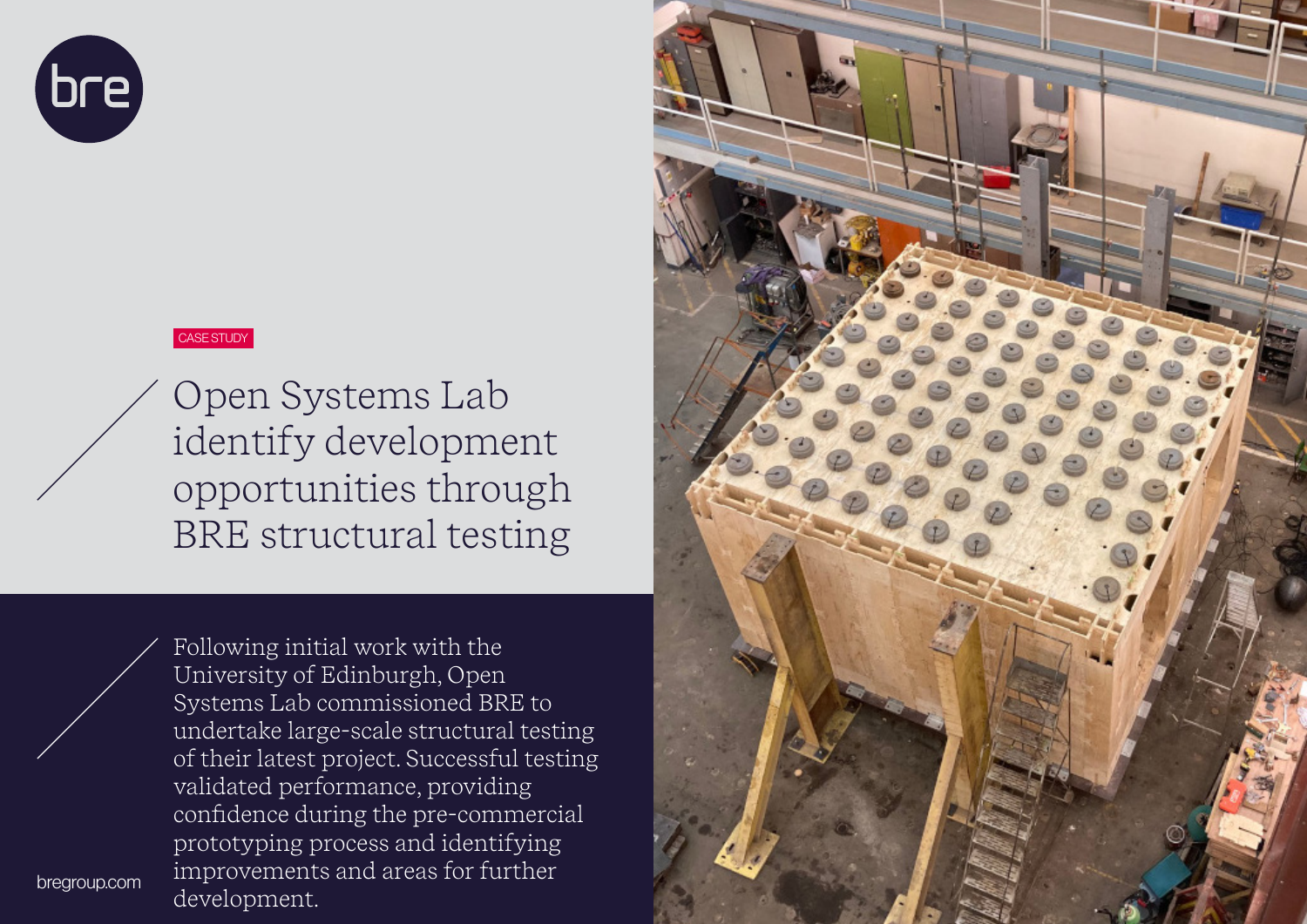# Challenge

Non-profit research and development lab Open Systems Lab is working on open digital innovation to tackle systemic social, economic and environmental challenges.

WikiHouse, a digitally manufactured building system, is an ongoing experiment into the intersection of sustainable construction, digital fabrication, and online open-source communities. Unlike other modular approaches which require a large factory, WikiHouse can be manufactured by a distributed network of small, local microfactories using digital fabrication tools.

Independent testing was necessary as part of the pre-commercial prototyping process. Initial work was done with the University of Edinburgh to develop the

structural testing procedures and conduct small scale experimental lab tests.

A lack of empirical knowledge and related research of the behaviour of CNC machined timber structures, particularly regarding timber-to-timber connections, meant that large-scale testing facilities were required to understand how this construction method performed as a whole interdependent system. This knowledge is particularly crucial, as Clayton Prest, commenting on behalf of Open Systems Lab, explains "Not having this knowledge would lead to lower adoption and less interest from designers, engineers, and insurers, and a longer lead time for design and delivery that would make this product unfeasible and uncompetitive with other offerings in the DfMA market".

# Benefits



**Performance** Independent verification validated product performance



## **Understanding**

Improved product understanding during the pre-commercial prototyping process



### **Knowledge**

Led to the production of reports and academic articles to further hollow-core CNC timber structures knowledge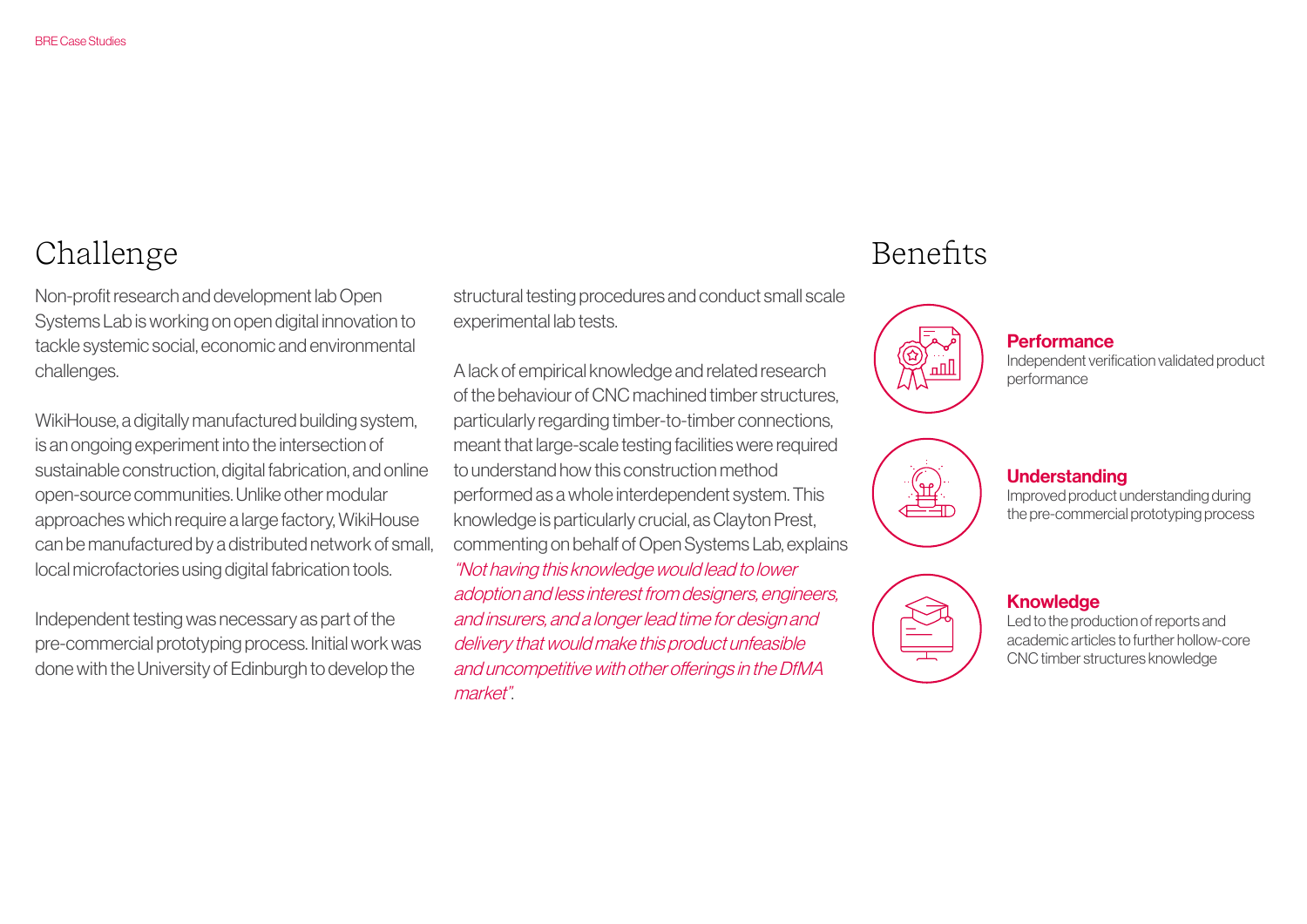Open Systems Lab commissioned BRE to undertake a programme of large-scale structural testing based of BRE's long-standing reputation with timber and modular innovations, and the expertise of BRE's testing experts.

Testing took place at BRE's dedicated testing facility, by technicians with extensive knowledge and experience of structural testing, over three weeks from May to June 2021. The test programme covered two types of testing: racking strength and stiffness of twodimensional panel and a three-dimensional module test. Prior to the test programme with BRE, testing and prototyping had only been carried out on individual 'blocks' and connections, but Open Systems Lab were keen to understand how these 'blocks' would perform as a whole connected system.

BRE's technicians carried out a range of racking tests on 5.4m wall sections: horizontal load without openings; horizontal and vertical load without openings; horizontal load with openings; horizontal and vertical load with openings. These 2D wall tests were followed by combined vertical and horizontal load testing of a 3D volumetric module.

## What was done **Project** outcome

Open Systems Lab were keen to validate the performance of the product against Eurocode/BS standards for timber structures, while identifying improvements and areas for further development. Open Systems Lab are pleased with the successful testing programme which has provided independent verification of the effectiveness of the product. It has also provided a structure for Open Systems Lab to work with University of Edinburgh, supported by BRE experts, to produce two reports and academic journal articles to further knowledge in the field of hollow-core CNC timber structures.

## Next steps

BRE has been a trusted resource throughout the testing period and Open Systems Lab wish to build on this strong working relationship through continued structural testing. As an organisation, they anticipate further rounds of testing as they develop new subassemblies as part of their Skylark product range, and validate improvements to the design of existing elements. They are looking forward to continuing the collaboration with BRE.